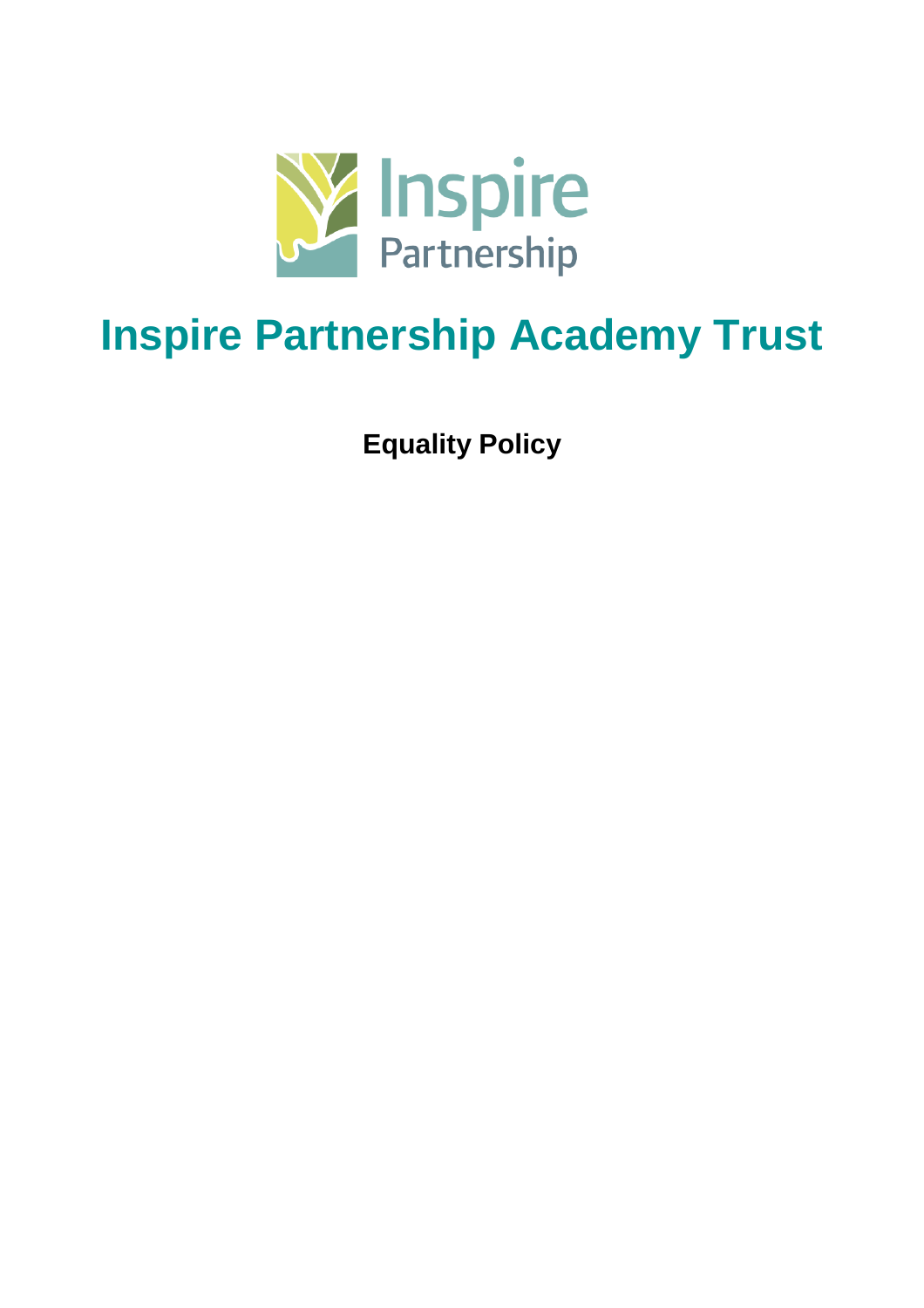## **Equality Policy**

## **Contents**

## 1. Aims

The schools within the Inspire Partnership Academy Trust aim to meet their obligations under the public sector equality duty by having due regard to the need to: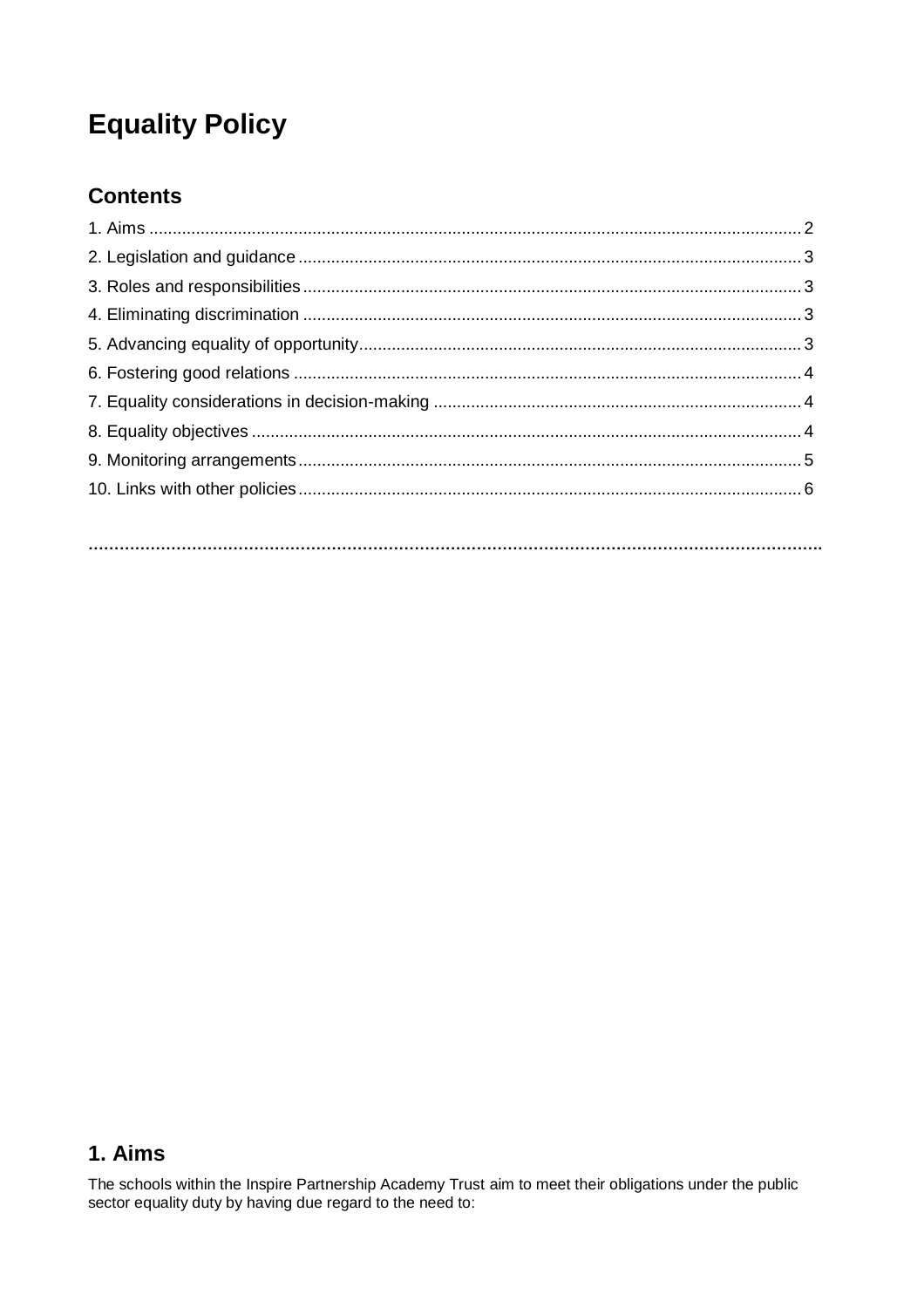- Eliminate discrimination and other conduct that is prohibited by the Equality Act 2010
- Advance equality of opportunity between people who share a protected characteristic and people who do not share it
- Foster good relations across all characteristics between people who share a protected characteristic and people who do not share it

## **2. Legislation and guidance**

This document meets the requirements under the following legislation:

- [The Equality Act 2010,](http://www.legislation.gov.uk/ukpga/2010/15/contents) which introduced the public sector equality duty and protects people from discrimination
- [The Equality Act 2010 \(Specific Duties\) Regulations 2011,](http://www.legislation.gov.uk/uksi/2011/2260/contents/made) which require schools to publish information to demonstrate how they are complying with the public sector equality duty and to publish equality objectives

#### This document is also based on Department for Education (DfE) guidance: [The Equality Act 2010 and](https://www.gov.uk/government/uploads/system/uploads/attachment_data/file/315587/Equality_Act_Advice_Final.pdf)  [schools.](https://www.gov.uk/government/uploads/system/uploads/attachment_data/file/315587/Equality_Act_Advice_Final.pdf)

This document also complies with the trust's funding agreement and articles of association.

## **3. Roles and responsibilities**

The governing board of each school will:

- Ensure that the equality information and objectives as set out in this statement are published and communicated throughout the school, including to staff, pupils and parents, and that they are reviewed and updated at least once every four years
- Delegate responsibility for monitoring the achievement of the objectives on a daily basis to the headteacher

The headteacher will:

- Promote knowledge and understanding of the equality objectives amongst staff and pupils
- Monitor success in achieving the objectives and report back to governors

All school staff are expected to have regard to this document and to work to achieve the objectives as set out in section 8.

## **4. Eliminating discrimination**

The schools within the trust are aware of their obligations under the Equality Act 2010 and comply with nondiscrimination provisions.

Where relevant, our policies include reference to the importance of avoiding discrimination and other prohibited conduct.

Staff and governors are regularly reminded of their responsibilities under the Equality Act, for example during meetings. Where this has been discussed during a meeting it is recorded in the meeting minutes.

## **5. Advancing equality of opportunity**

As set out in the DfE guidance on the Equality Act, the schools within the trust aim to advance equality of opportunity by:

- Removing or minimising disadvantages suffered by people which are connected to a particular characteristic they have (e.g. pupils with disabilities, or gay pupils who are being subjected to homophobic bullying)
- Taking steps to meet the particular needs of people who have a particular characteristic (e.g. enabling Muslim pupils to pray at prescribed times)
- Encouraging people who have a particular characteristic to participate fully in any activities (e.g. encouraging all pupils to be involved in the full range of school societies)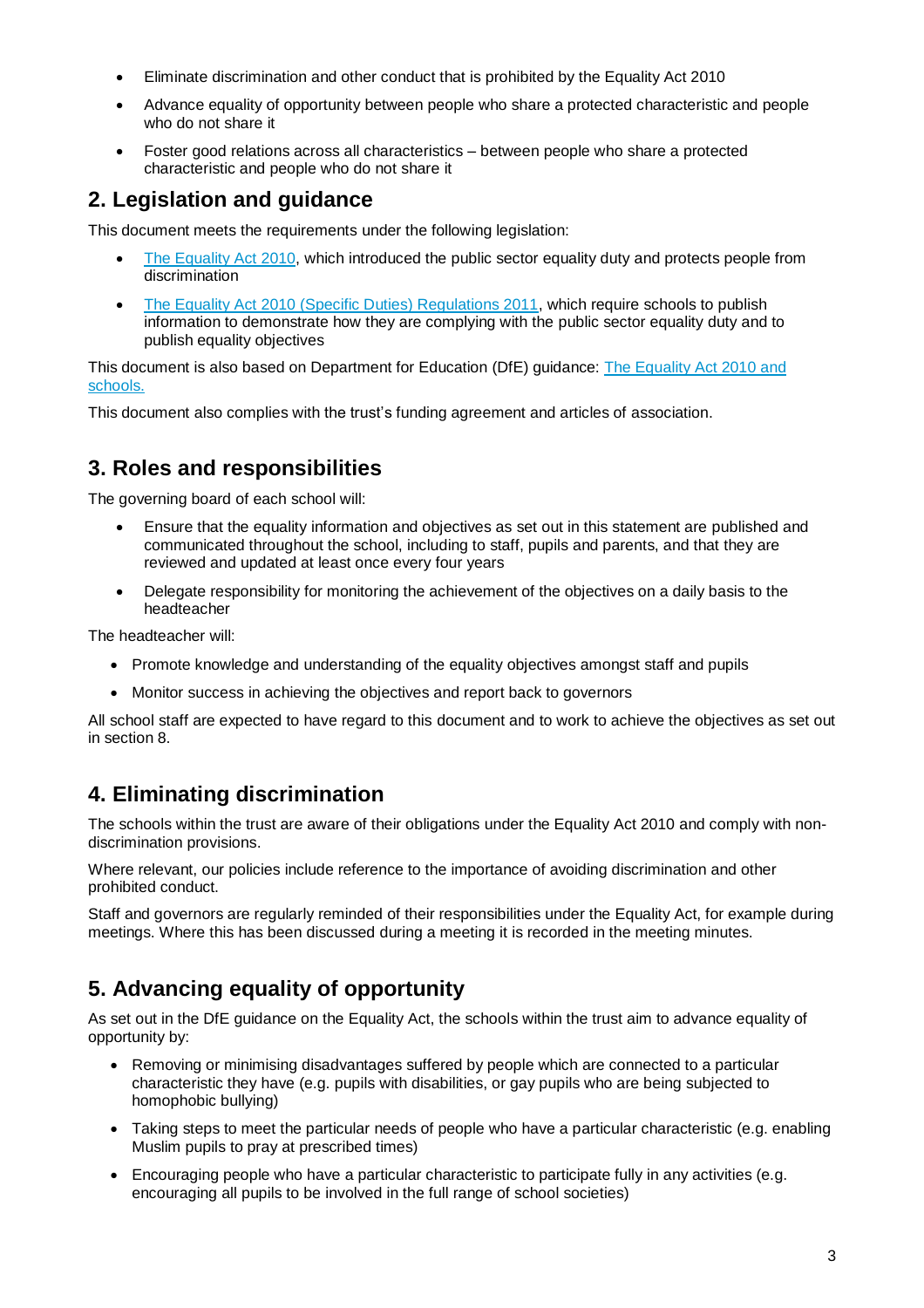In fulfilling this aspect of the duty, the school will:

- Publish attainment data each academic year showing how pupils with different characteristics are performing
- Analyse the above data to determine strengths and areas for improvement, implement actions in response and publish this information
- Make evidence available identifying improvements for specific groups (e.g. declines in incidents of homophobic or transphobic bullying)
- Publish further data about any issues associated with particular protected characteristics, identifying any issues which could affect our own pupils

## **6. Fostering good relations**

The schools within the trust aim to foster good relations between those who share a protected characteristic and those who do not share it by:

- Promoting tolerance, friendship and understanding of a range of religions and cultures through different aspects of our curriculum. This includes teaching in RE, citizenship and personal, social, health and economic (PSHE) education, but also activities in other curriculum areas. For example, as part of teaching and learning in English/reading, pupils will be introduced to literature from a range of cultures
- Holding assemblies dealing with relevant issues. Pupils will be encouraged to take a lead in such assemblies and we will also invite external speakers to contribute
- Working with our local community. This includes inviting leaders of local faith groups to speak at assemblies, and organising school trips and activities based around the local community
- Encouraging and implementing initiatives to deal with tensions between different groups of pupils within the school. For example, our school council has representatives from different year groups and is formed of pupils from a range of backgrounds. All pupils are encouraged to participate in the school's activities, such as sports clubs. We also work with parents to promote knowledge and understanding of different cultures
- We have developed links with people and groups who have specialist knowledge about particular characteristics, which helps inform and develop our approach

## **7. Equality considerations in decision-making**

The schools within the trust ensure that they have due regard to equality considerations whenever significant decisions are made.

The school always considers the impact of significant decisions on particular groups. For example, when a school trip or activity is being planned, the school considers whether the trip:

- Cuts across any religious holidays
- Is accessible to pupils with disabilities
- Has equivalent facilities for boys and girls

Schools keep a written record (known as an Equality Impact Assessment) to show we have actively considered our equality duties and asked ourselves relevant questions. This is recorded at the same time as the risk assessment when planning school trips and activities. The record is completed by the member of staff organising the activity and is stored electronically with the completed risk assessment.

## **8. Equality objectives**

#### **Objective 1:**

**To promote cultural development and understanding through a rich range of experience, both in and beyond our schools**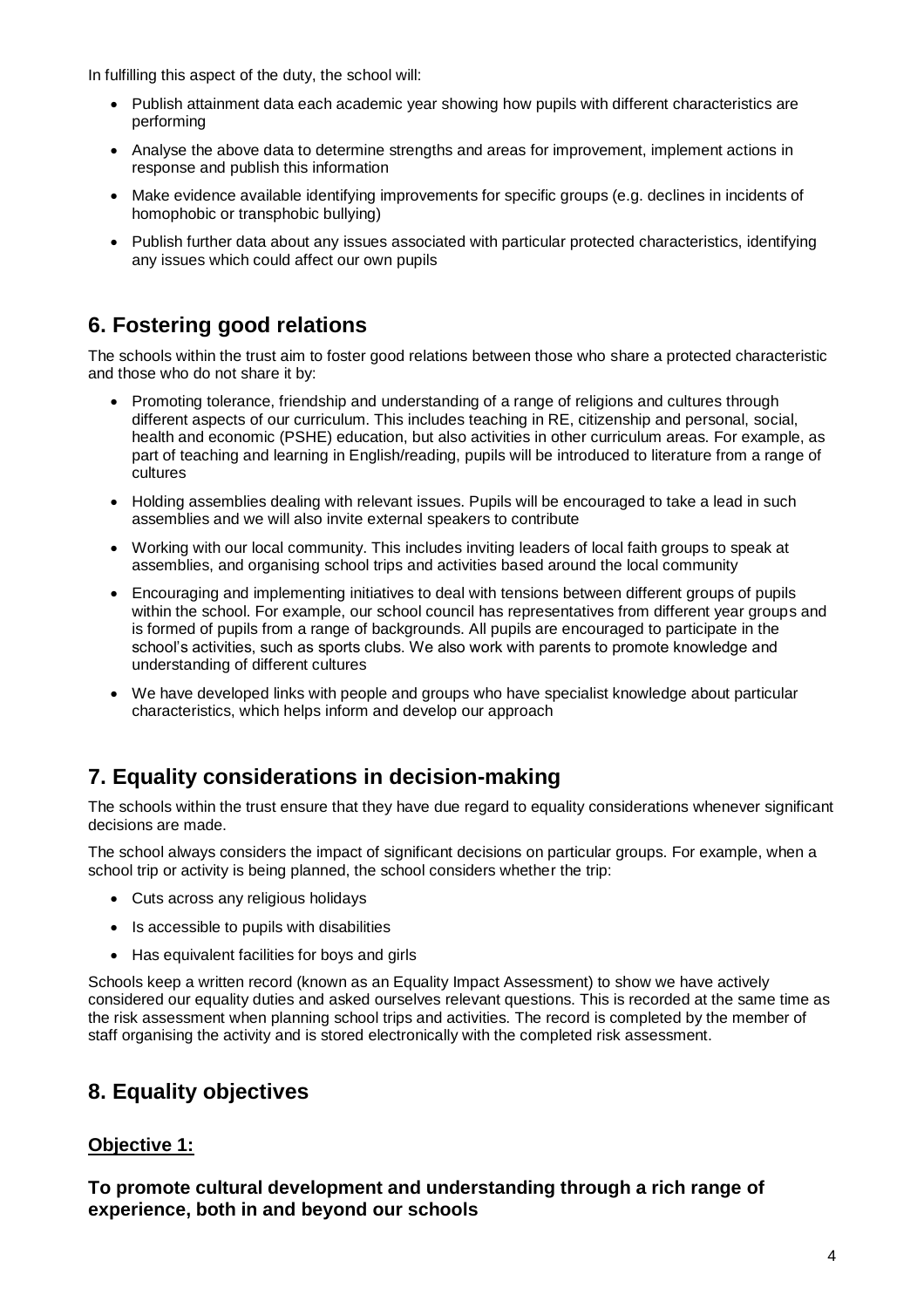• To achieve this objective we plan to engage in an ongoing programme of visits across the communities we serve and to host a regular programme of visitors to our schools to share different perspectives, faiths and cultures

#### **Objective 2:**

#### **To ensure that all pupils are given similar opportunities with regards to after-school clubs and activities**

• To achieve this objective we plan to analyse registers of attendance and parent/pupil questionnaires.

#### **Objective 3:**

**To ensure our school environment are accessible as possible to all pupils, staff and visitors.**

• To achieve this objective we plan to update our accessibility plans and review them regularly

#### **Objective 4:**

#### **To eradicate prejudice related bullying in relation to the protected characteristics listed in the Equality Act 2010.**

• To achieve this objective we plan to create effective systems for recording incidences of discriminatory behaviours. Ensure systems allow swift identification of any issues, prompt and effective action involving parents where necessary and comprehensive recording.

#### **Objective 5:**

#### **Actively close gaps in attainment and achievement between pupils and all groups of pupils; especially students eligible for free-school meals, students with special educational needs and disabilities and looked after children**

• To achieve this objective we plan to modify provision in order to meet all children's needs and interests. Introduce more specific interventions for Literacy and Numeracy. Improve parental engagement by coming into our schools and being part of the learning experience.

### **9. Monitoring arrangements**

The school's local governing body will update the equality information we publish, at least every year.

This document will be reviewed by school's local governing body at least every 4 years.

This document will be approved by the school's local governing body.